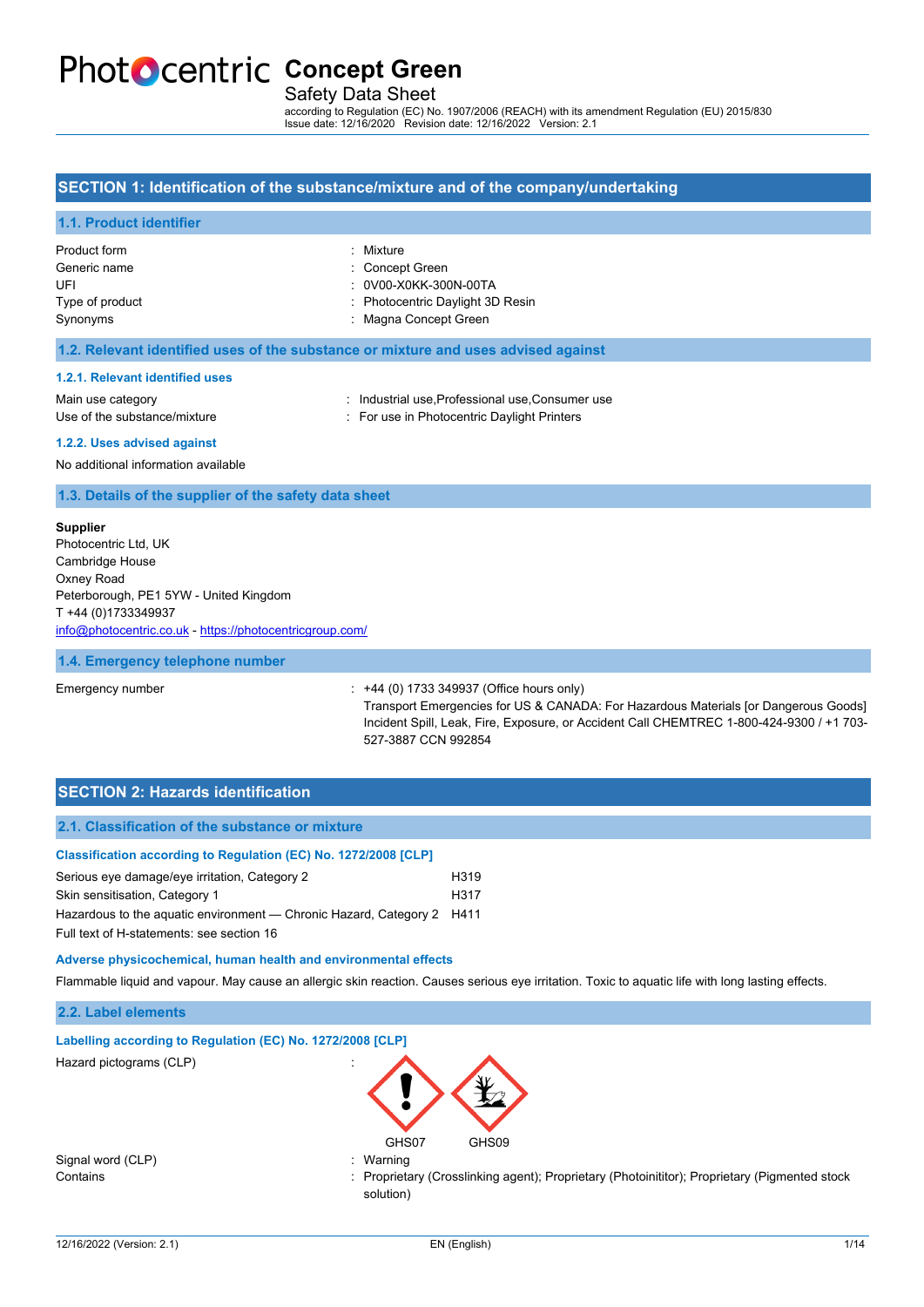## Safety Data Sheet

according to Regulation (EC) No. 1907/2006 (REACH) with its amendment Regulation (EU) 2015/830

| Hazard statements (CLP)        | : H317 - May cause an allergic skin reaction.<br>H319 - Causes serious eye irritation.<br>H411 - Toxic to aquatic life with long lasting effects.                                                                                                                                                                                                                                                                                                                                                                                                                                                                                                                                                                                                                                                                                                                                                                                                                                |
|--------------------------------|----------------------------------------------------------------------------------------------------------------------------------------------------------------------------------------------------------------------------------------------------------------------------------------------------------------------------------------------------------------------------------------------------------------------------------------------------------------------------------------------------------------------------------------------------------------------------------------------------------------------------------------------------------------------------------------------------------------------------------------------------------------------------------------------------------------------------------------------------------------------------------------------------------------------------------------------------------------------------------|
| Precautionary statements (CLP) | : P261 - Avoid breathing fume, mist, spray, vapours vapours, fume, spray.<br>P264 - Wash hands thoroughly after handling.<br>P273 - Avoid release to the environment.<br>P280 - Wear eye protection, protective clothing, protective gloves.<br>P302+P352 - IF ON SKIN: Wash with plenty of soap and water.<br>P305+P351+P338 - IF IN EYES: Rinse cautiously with water for several minutes. Remove<br>contact lenses, if present and easy to do. Continue rinsing.<br>P321 - Specific treatment (see supplemental first aid instruction on this label).<br>P333+P313 - If skin irritation or rash occurs: Get medical advice/attention.<br>P501 - Dispose of contents and container to a licensed hazardous-waste disposal<br>contractor or collection site except for empty clean containers which can be disposed of as<br>non-hazardous waste, hazardous or special waste collection point, in accordance with local,<br>regional, national and/or international regulation. |

## **2.3. Other hazards**

No additional information available

## **SECTION 3: Composition/information on ingredients**

## **3.1. Substances**

## Not applicable

## **3.2. Mixtures**

| <b>Name</b>                            | $\frac{9}{6}$     | <b>Classification according to Regulation</b><br>(EC) No. 1272/2008 [CLP]                                             |
|----------------------------------------|-------------------|-----------------------------------------------------------------------------------------------------------------------|
| Proprietary (Oligomer)                 | $\geq 70$         | Aquatic Acute 1, H400<br>Aquatic Chronic 2, H411                                                                      |
| Proprietary (Dimethacrylate)           | $\geq 20 - 525$   | Aquatic Chronic 3, H412                                                                                               |
| Proprietary (Pigmented stock solution) | $\geq 1 - \leq 3$ | Eye Dam. 1, H318<br>Skin Sens. 1, H317<br>Aquatic Acute 1, H400<br>Aquatic Chronic 1, H410                            |
| Proprietary (Crosslinking agent)       | $\ge 0.1 - 1$     | Eye Irrit. 2, H319<br>Skin Sens. 1, H317                                                                              |
| Proprietary (Photoinitiator)           | $\ge 0.1 - 1$     | Flam. Sol. 1, H228<br>Repr. 2, H361f<br>STOT RE 2, H373<br>Aquatic Chronic 2, H411                                    |
| Proprietary (Photoinititor)            | $\ge 0.1 - 1$     | Skin Sens. 1, H317<br>Aquatic Chronic 4, H413                                                                         |
| Proprietary (Diacrylate)               | $\ge 0.1 - 1$     | Aquatic Acute 1, H400<br>Aquatic Chronic 1, H410                                                                      |
| Proprietary (Crosslinking agent)       | < 1               | Acute Tox. 4 (Oral), H302<br><b>STOT RE 2, H373</b><br>Aquatic Acute 1, H400 (M=10)<br>Aquatic Chronic 1, H410 (M=10) |

Full text of H- and EUH-statements: see section 16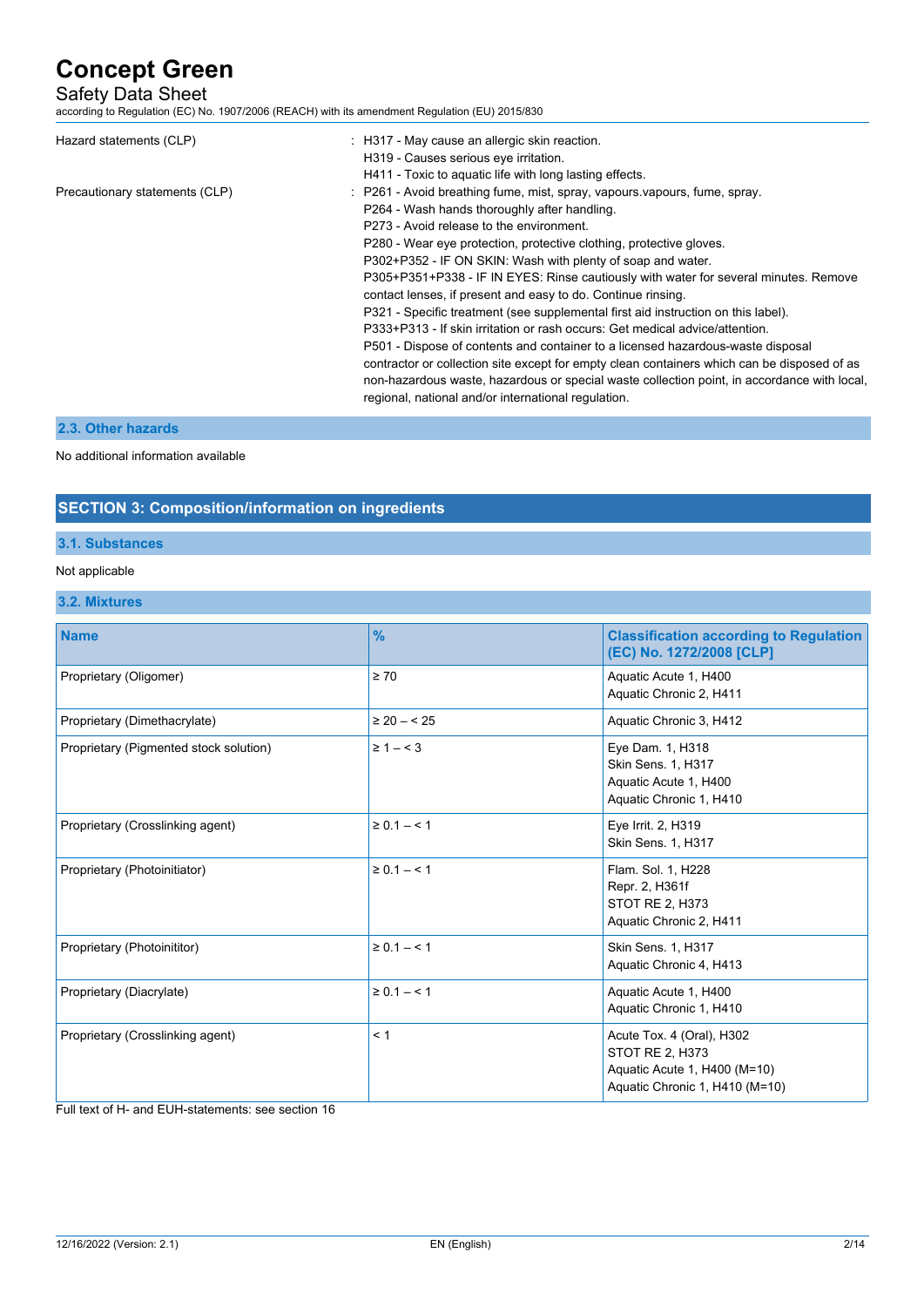## Safety Data Sheet

according to Regulation (EC) No. 1907/2006 (REACH) with its amendment Regulation (EU) 2015/830

## **SECTION 4: First aid measures**

| 4.1. Description of first aid measures                                                                                                             |                                                                                                                                                                                                                                                                                                                            |
|----------------------------------------------------------------------------------------------------------------------------------------------------|----------------------------------------------------------------------------------------------------------------------------------------------------------------------------------------------------------------------------------------------------------------------------------------------------------------------------|
| First-aid measures general                                                                                                                         | : Call a poison center or a doctor if you feel unwell. Never give anything by mouth to an<br>unconscious person.                                                                                                                                                                                                           |
| First-aid measures after inhalation                                                                                                                | : Remove person to fresh air and keep comfortable for breathing. Call a POISON<br>CENTER/doctor if you feel unwell.                                                                                                                                                                                                        |
| First-aid measures after skin contact                                                                                                              | Remove affected clothing and wash all exposed skin area with mild soap and water,<br>followed by warm water rinse. Rinse skin with water/shower. Take off immediately all<br>contaminated clothing. If skin irritation or rash occurs: Get medical advice/attention.                                                       |
| First-aid measures after eye contact                                                                                                               | : IF IN EYES: Rinse cautiously with water for several minutes. Remove contact lenses, if<br>present and easy to do. Continue rinsing. Rinse cautiously with water for several minutes.<br>Remove contact lenses, if present and easy to do. Continue rinsing. If eye irritation persists:<br>Get medical advice/attention. |
| First-aid measures after ingestion                                                                                                                 | : Provide rest, warmth and fresh air. Immediately rinse mouth and drink plently of water (200-<br>300 ml). Call a poison center or a doctor if you feel unwell.                                                                                                                                                            |
| 4.2. Most important symptoms and effects, both acute and delayed                                                                                   |                                                                                                                                                                                                                                                                                                                            |
| Symptoms/effects after inhalation<br>Symptoms/effects after skin contact<br>Symptoms/effects after eye contact<br>Symptoms/effects after ingestion | : Inhalation may cause irritation (cough, short breathing, difficulty in breathing).<br>: May cause an allergic skin reaction.<br>: Risk of serious damage to eyes. Eye irritation.<br>May be harmful if swallowed. May cause irritation to the digestive tract.                                                           |

#### **4.3. Indication of any immediate medical attention and special treatment needed**

Treat symptomatically. In all cases of doubt, or when symptoms persist, seek medical attention. Emergency eye wash fountains should be available in the immediate vicinity of any potential exposure.

| <b>SECTION 5: Firefighting measures</b>                                       |                                                                                                                                                                                                                     |  |  |
|-------------------------------------------------------------------------------|---------------------------------------------------------------------------------------------------------------------------------------------------------------------------------------------------------------------|--|--|
| 5.1. Extinguishing media                                                      |                                                                                                                                                                                                                     |  |  |
| Suitable extinguishing media<br>Unsuitable extinguishing media                | : Water spray. Dry powder. Foam. Carbon dioxide.<br>: Do not use a heavy water stream.                                                                                                                              |  |  |
| 5.2. Special hazards arising from the substance or mixture                    |                                                                                                                                                                                                                     |  |  |
| Hazardous decomposition products in case of fire Toxic fumes may be released. |                                                                                                                                                                                                                     |  |  |
| 5.3. Advice for firefighters                                                  |                                                                                                                                                                                                                     |  |  |
| Protection during firefighting<br>Other information                           | : Do not attempt to take action without suitable protective equipment. Self-contained<br>breathing apparatus. Complete protective clothing.<br>: High temperature decomposition products are harmful by inhalation. |  |  |

| <b>SECTION 6: Accidental release measures</b>                            |                                                                                                                                                                                                                                                            |  |
|--------------------------------------------------------------------------|------------------------------------------------------------------------------------------------------------------------------------------------------------------------------------------------------------------------------------------------------------|--|
| 6.1. Personal precautions, protective equipment and emergency procedures |                                                                                                                                                                                                                                                            |  |
| 6.1.1. For non-emergency personnel                                       |                                                                                                                                                                                                                                                            |  |
| Protective equipment                                                     | : Wear recommended personal protective equipment.                                                                                                                                                                                                          |  |
| Emergency procedures                                                     | See section 8 of the SDS for more information on personal protective equipment. Only<br>qualified personnel equipped with suitable protective equipment may intervene. No open<br>flames, no sparks, and no smoking. Avoid breathing vapours, spray, mist. |  |
| 6.1.2. For emergency responders                                          |                                                                                                                                                                                                                                                            |  |
| Protective equipment                                                     | Do not attempt to take action without suitable protective equipment. Self-contained<br>breathing apparatus. Safety glasses. Gloves. For further information refer to section 8:<br>"Exposure controls/personal protection".                                |  |
| Emergency procedures                                                     | Evacuate unnecessary personnel. Prevent from entering sewers, basements and workpits,<br>or any place where its accumulation can be dangerous. Ventilate area.                                                                                             |  |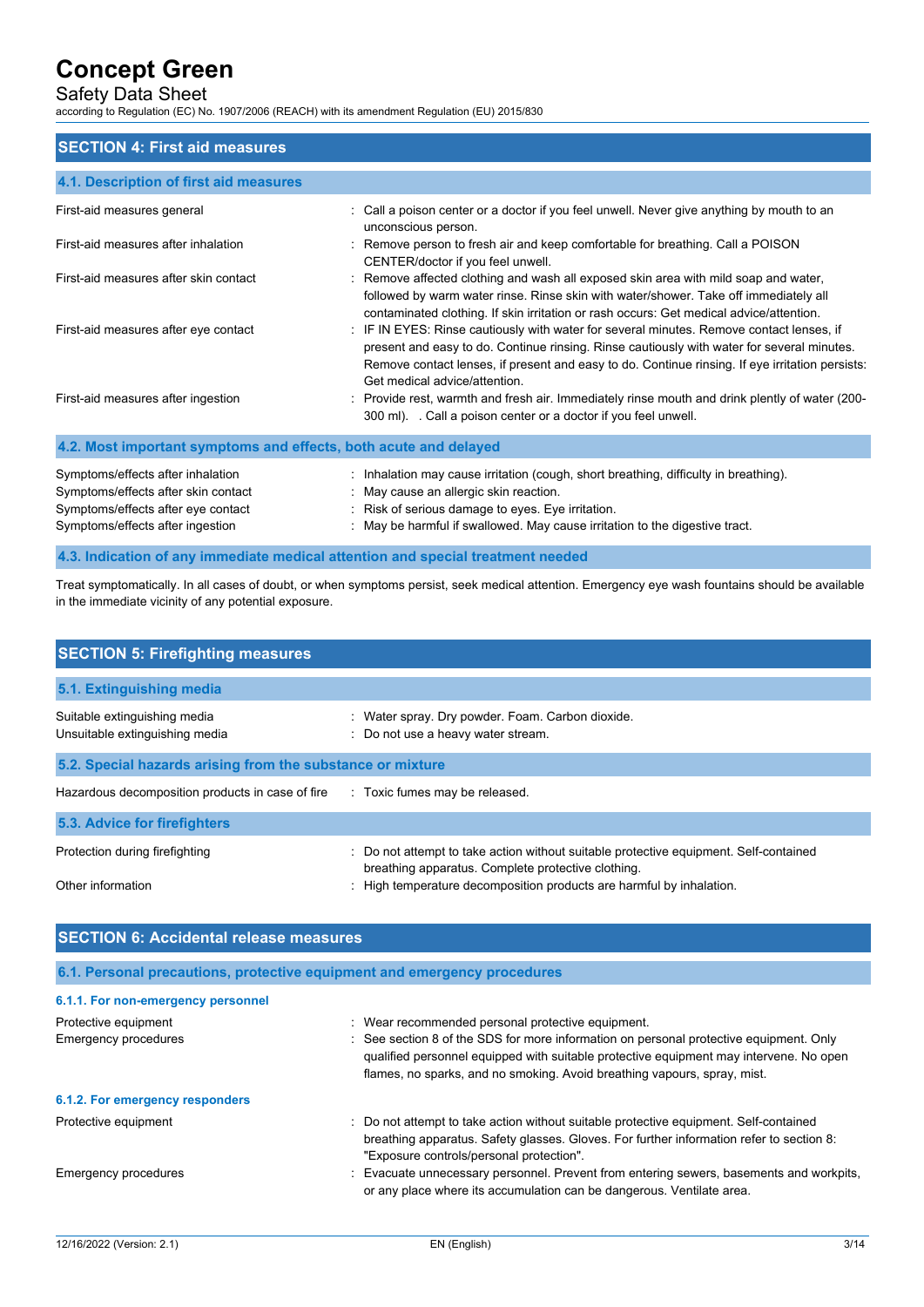## Safety Data Sheet

according to Regulation (EC) No. 1907/2006 (REACH) with its amendment Regulation (EU) 2015/830

#### **6.2. Environmental precautions**

Avoid release to the environment. Prevent from entering sewers, basements and workpits, or any place where its accumulation can be dangerous.

| 6.3. Methods and material for containment and cleaning up |                                                                                                                                                                                                                                               |  |
|-----------------------------------------------------------|-----------------------------------------------------------------------------------------------------------------------------------------------------------------------------------------------------------------------------------------------|--|
| For containment                                           | : For large spills, confine the spill in a dike and charge it with wet sand or earth for<br>subsequent safe disposal. Contain any spills with dikes or absorbents to prevent migration<br>and entry into sewers or streams. Collect spillage. |  |
| Methods for cleaning up                                   | : Take up liquid spill into absorbent material. This material and its container must be disposed<br>of in a safe way, and as per local legislation. Notify authorities if product enters sewers or<br>public waters.                          |  |
| Other information                                         | : Dispose of materials or solid residues at an authorized site.                                                                                                                                                                               |  |
| <b>6.4. Reference to other sections</b>                   |                                                                                                                                                                                                                                               |  |

For further information refer to section 8: "Exposure controls/personal protection". For further information refer to section 13.

| <b>SECTION 7: Handling and storage</b>                             |                                                                                                                                                                                                                                                                                                                                                                                                                                                                                                                                                                                                                                           |  |  |
|--------------------------------------------------------------------|-------------------------------------------------------------------------------------------------------------------------------------------------------------------------------------------------------------------------------------------------------------------------------------------------------------------------------------------------------------------------------------------------------------------------------------------------------------------------------------------------------------------------------------------------------------------------------------------------------------------------------------------|--|--|
| 7.1. Precautions for safe handling                                 |                                                                                                                                                                                                                                                                                                                                                                                                                                                                                                                                                                                                                                           |  |  |
| Additional hazards when processed<br>Precautions for safe handling | : Not expected to present a significant hazard under anticipated conditions of normal use.<br>: Use only outdoors or in a well-ventilated area. Avoid contact with skin, eyes and clothing.<br>Keep away from heat, hot surfaces, sparks, open flames and other ignition sources. No<br>smoking. Ground/bond container and receiving equipment. Use only non-sparking tools.<br>Take precautionary measures against static discharge. Flammable vapours may<br>accumulate in the container. Use explosion-proof equipment. Wear personal protective<br>equipment. Avoid contact with skin and eyes. Avoid breathing vapours, spray, mist. |  |  |
| Handling temperature<br>Hygiene measures                           | : $< 25 °C$<br>Contaminated work clothing should not be allowed out of the workplace. Wash<br>contaminated clothing before reuse. Do not eat, drink or smoke when using this product.<br>Always wash hands after handling the product.                                                                                                                                                                                                                                                                                                                                                                                                    |  |  |
| 7.2. Conditions for safe storage, including any incompatibilities  |                                                                                                                                                                                                                                                                                                                                                                                                                                                                                                                                                                                                                                           |  |  |
| <b>Technical measures</b>                                          | : Ensure adequate ventilation, especially in confined areas. Store in tightly closed, leak-proof<br>containers. Store in a well-ventilated place. Keep container tightly closed. Ground/bond<br>container and receiving equipment.                                                                                                                                                                                                                                                                                                                                                                                                        |  |  |
| Storage conditions                                                 | Keep container tightly closed. Keep cool. Protect from sunlight. Store in a well-ventilated<br>place. Keep cool.                                                                                                                                                                                                                                                                                                                                                                                                                                                                                                                          |  |  |
| Incompatible materials                                             | Direct sunlight.                                                                                                                                                                                                                                                                                                                                                                                                                                                                                                                                                                                                                          |  |  |
| Storage area<br>Special rules on packaging                         | : Store in a well-ventilated place. Store away from heat.<br>: Store in a closed container.                                                                                                                                                                                                                                                                                                                                                                                                                                                                                                                                               |  |  |
| Packaging materials                                                | : Store always product in container of same material as original container. Do not store in<br>corrodable metal.                                                                                                                                                                                                                                                                                                                                                                                                                                                                                                                          |  |  |
|                                                                    |                                                                                                                                                                                                                                                                                                                                                                                                                                                                                                                                                                                                                                           |  |  |

#### **7.3. Specific end use(s)**

The identified uses for this product are detailed in section 1.2.

## **SECTION 8: Exposure controls/personal protection**

#### **8.1. Control parameters**

#### No additional information available

#### **8.2. Exposure controls**

#### **Appropriate engineering controls:**

Emergency eye wash fountains and safety showers should be available in the immediate vicinity of any potential exposure. Ensure good ventilation of the work station.

#### **Personal protective equipment:**

Wear recommended personal protective equipment. Safety glasses. Gloves.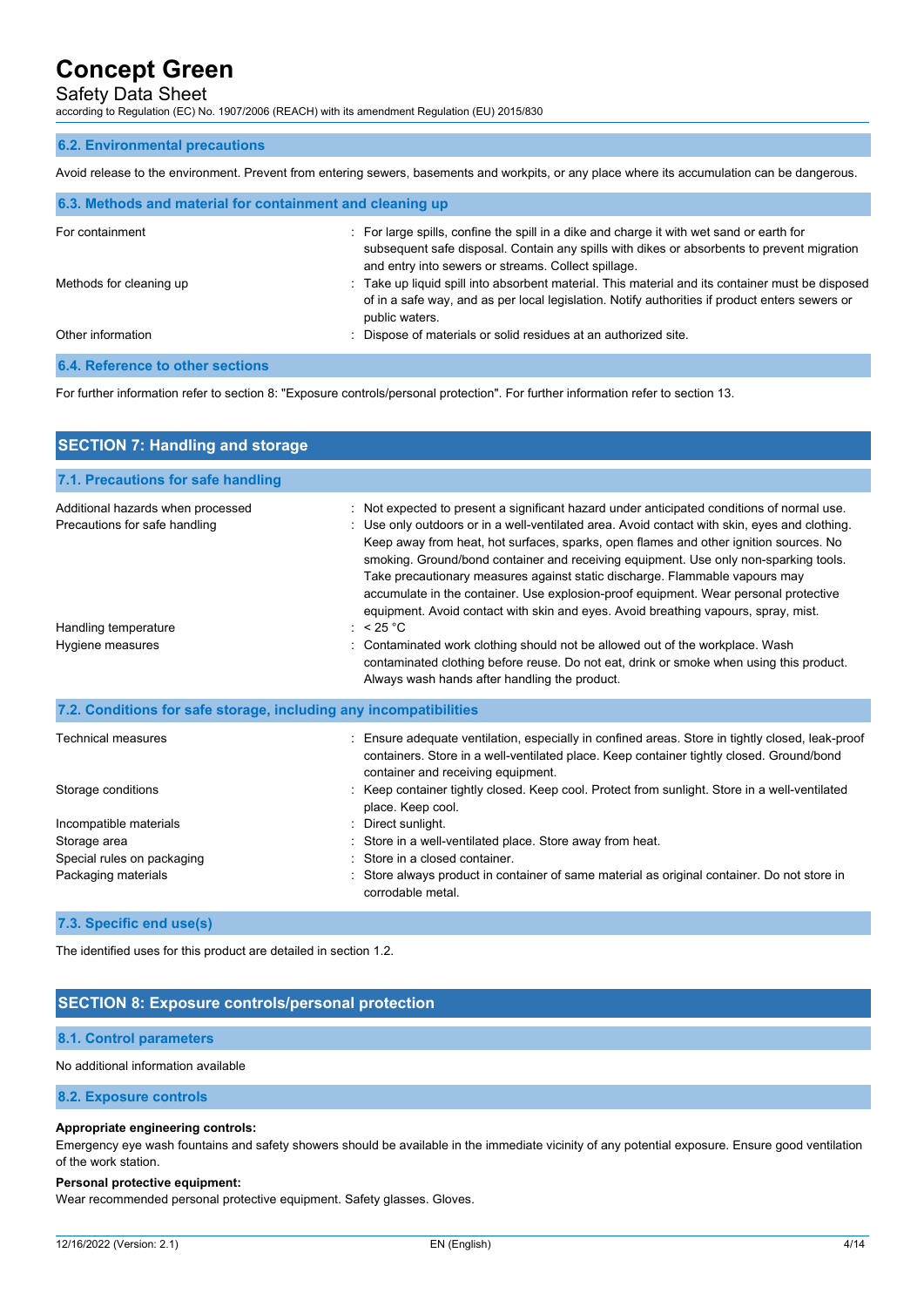## Safety Data Sheet

according to Regulation (EC) No. 1907/2006 (REACH) with its amendment Regulation (EU) 2015/830

#### **Materials for protective clothing:**

Wear suitable protective clothing and gloves

#### **Eye protection:**

Safety glasses

## **Skin and body protection:**

Wear suitable protective clothing

#### **Respiratory protection:**

In case of inadequate ventilation wear respiratory protection.

#### **Personal protective equipment symbol(s):**



#### **Environmental exposure controls:**

Avoid release to the environment.

#### **Other information:**

Do not eat, drink or smoke when using this product.

## **SECTION 9: Physical and chemical properties**

#### **9.1. Information on basic physical and chemical properties**

| Physical state                                  | Liquid            |
|-------------------------------------------------|-------------------|
| Appearance                                      | Liquid.           |
| Colour                                          | Green.            |
| Odour                                           | characteristic.   |
| Odour threshold                                 | No data available |
| рH                                              | No data available |
| Relative evaporation rate (butylacetate=1)      | No data available |
| Melting point                                   | Not applicable    |
| Freezing point                                  | No data available |
| Boiling point                                   | No data available |
| Flash point                                     | No data available |
| Auto-ignition temperature                       | No data available |
| Decomposition temperature                       | No data available |
| Flammability (solid, gas)                       | Not applicable    |
| Vapour pressure                                 | No data available |
| Relative vapour density at 20 °C                | No data available |
| Relative density                                | No data available |
| Solubility                                      | No data available |
| Partition coefficient n-octanol/water (Log Pow) | No data available |
| Viscosity, kinematic                            | No data available |
| Viscosity, dynamic                              | 600 - 700 @ 25°C  |
| <b>Explosive properties</b>                     | No data available |
| Oxidising properties                            | No data available |
| <b>Explosive limits</b>                         | No data available |
|                                                 |                   |

#### **9.2. Other information**

No additional information available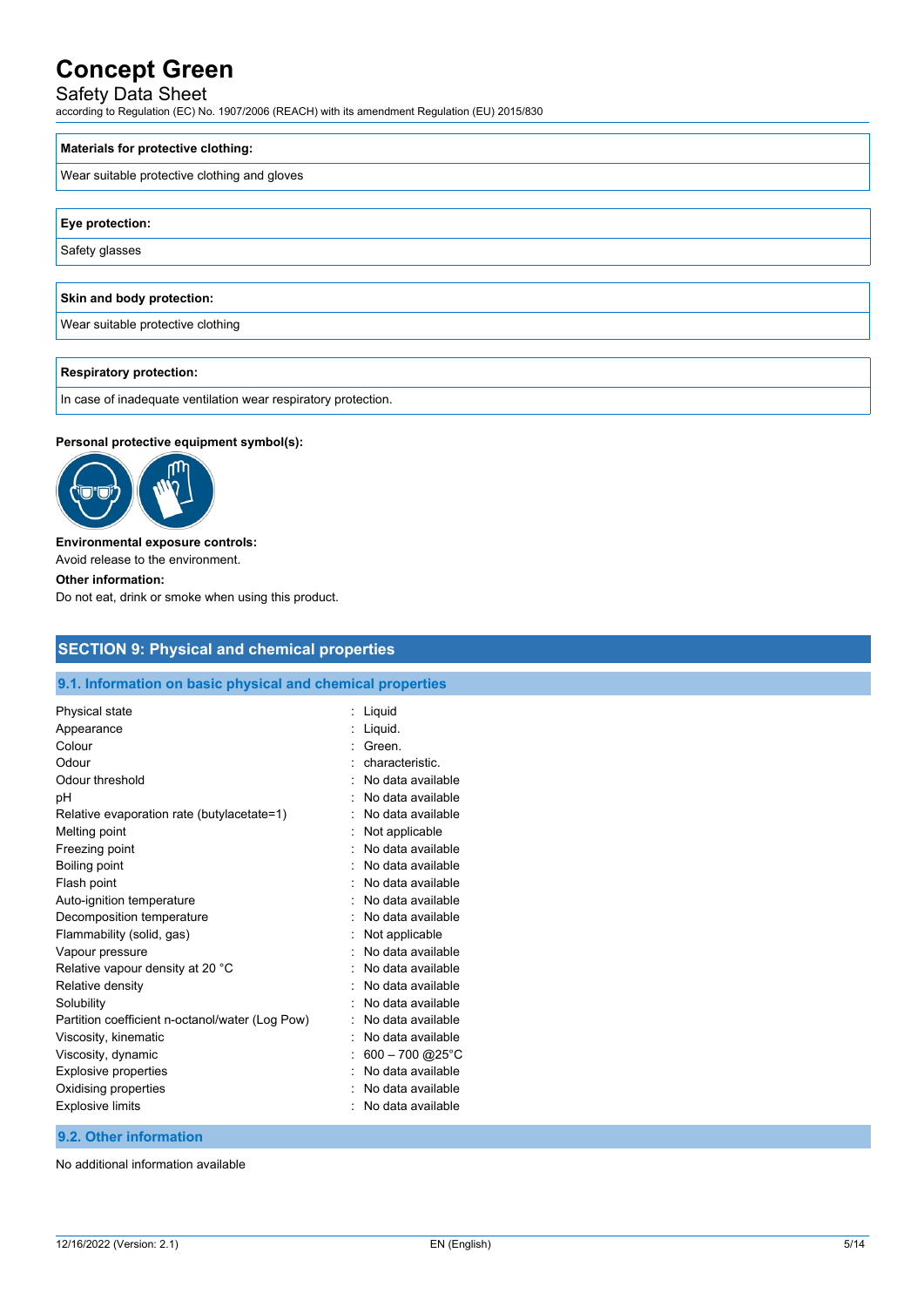## Safety Data Sheet

according to Regulation (EC) No. 1907/2006 (REACH) with its amendment Regulation (EU) 2015/830

#### **SECTION 10: Stability and reactivity**

#### **10.1. Reactivity**

The product is non-reactive under normal conditions of use, storage and transport. Flammable liquid and vapour.

#### **10.2. Chemical stability**

Stable under normal conditions of use.

**10.3. Possibility of hazardous reactions**

No dangerous reactions known under normal conditions of use.

**10.4. Conditions to avoid**

Protect from sunlight. Avoid contact with hot surfaces. Heat. No flames, no sparks. Eliminate all sources of ignition.

**10.5. Incompatible materials**

No additional information available

**10.6. Hazardous decomposition products**

Under normal conditions of storage and use, hazardous decomposition products should not be produced.

| <b>SECTION 11: Toxicological information</b>                                    |                                                                                                                                               |  |  |
|---------------------------------------------------------------------------------|-----------------------------------------------------------------------------------------------------------------------------------------------|--|--|
| 11.1. Information on toxicological effects                                      |                                                                                                                                               |  |  |
| Acute toxicity (oral)<br>Acute toxicity (dermal)<br>Acute toxicity (inhalation) | : Not classified<br>: Not classified<br>: Not classified                                                                                      |  |  |
| <b>Proprietary (Oligomer)</b>                                                   |                                                                                                                                               |  |  |
| LD50 oral rat                                                                   | > 5000 mg/kg bodyweight Animal: rat, Guideline: OECD Guideline 401 (Acute Oral<br>Toxicity)                                                   |  |  |
|                                                                                 |                                                                                                                                               |  |  |
| <b>Proprietary (Dimethacrylate)</b>                                             |                                                                                                                                               |  |  |
| LD50 oral rat<br>10837 mg/kg Source: NLM, THOMSON                               |                                                                                                                                               |  |  |
|                                                                                 |                                                                                                                                               |  |  |
| <b>Proprietary (Crosslinking agent)</b>                                         |                                                                                                                                               |  |  |
| LD50 oral rat                                                                   | > 2000 mg/kg bodyweight Animal: rat, Guideline: OECD Guideline 401 (Acute Oral<br>Toxicity), Guideline: EU Method B.1 (Acute Toxicity (Oral)) |  |  |
| LD50 dermal rabbit                                                              | > 13200 mg/kg bodyweight Animal: rabbit                                                                                                       |  |  |
|                                                                                 |                                                                                                                                               |  |  |
| <b>Proprietary (Crosslinking agent)</b>                                         |                                                                                                                                               |  |  |

| LD50 oral rat         | 1000 - 2000 mg/kg bodyweight Animal: rat, Animal sex: female, Guideline: OECD<br>Guideline 423 (Acute Oral toxicity - Acute Toxic Class Method)                                                                  |
|-----------------------|------------------------------------------------------------------------------------------------------------------------------------------------------------------------------------------------------------------|
| LC50 Inhalation - Rat | > 3.363 mg/l air Animal: rat. Guideline: OECD Guideline 403 (Acute Inhalation Toxicity).<br>Guideline: EU Method B.2 (Acute Toxicity (Inhalation)), Guideline: EPA OPPTS 870.1300<br>(Acute inhalation toxicity) |

| <b>Proprietary (Photoinitiator)</b> |                                                                                                                    |
|-------------------------------------|--------------------------------------------------------------------------------------------------------------------|
| LD50 oral rat                       | > 2000 mg/kg bodyweight Animal: rat, Guideline: other: OECD GUIDELINE No.401<br>(CORRESPONDING TO 84/449/EEC, B.1) |
| LD50 dermal rat                     | > 2000 mg/kg bodyweight Animal: rat, Guideline: other: OECD GUIDELINE No.402<br>(CORRESPONDING TO 84/449/EEC, B.3) |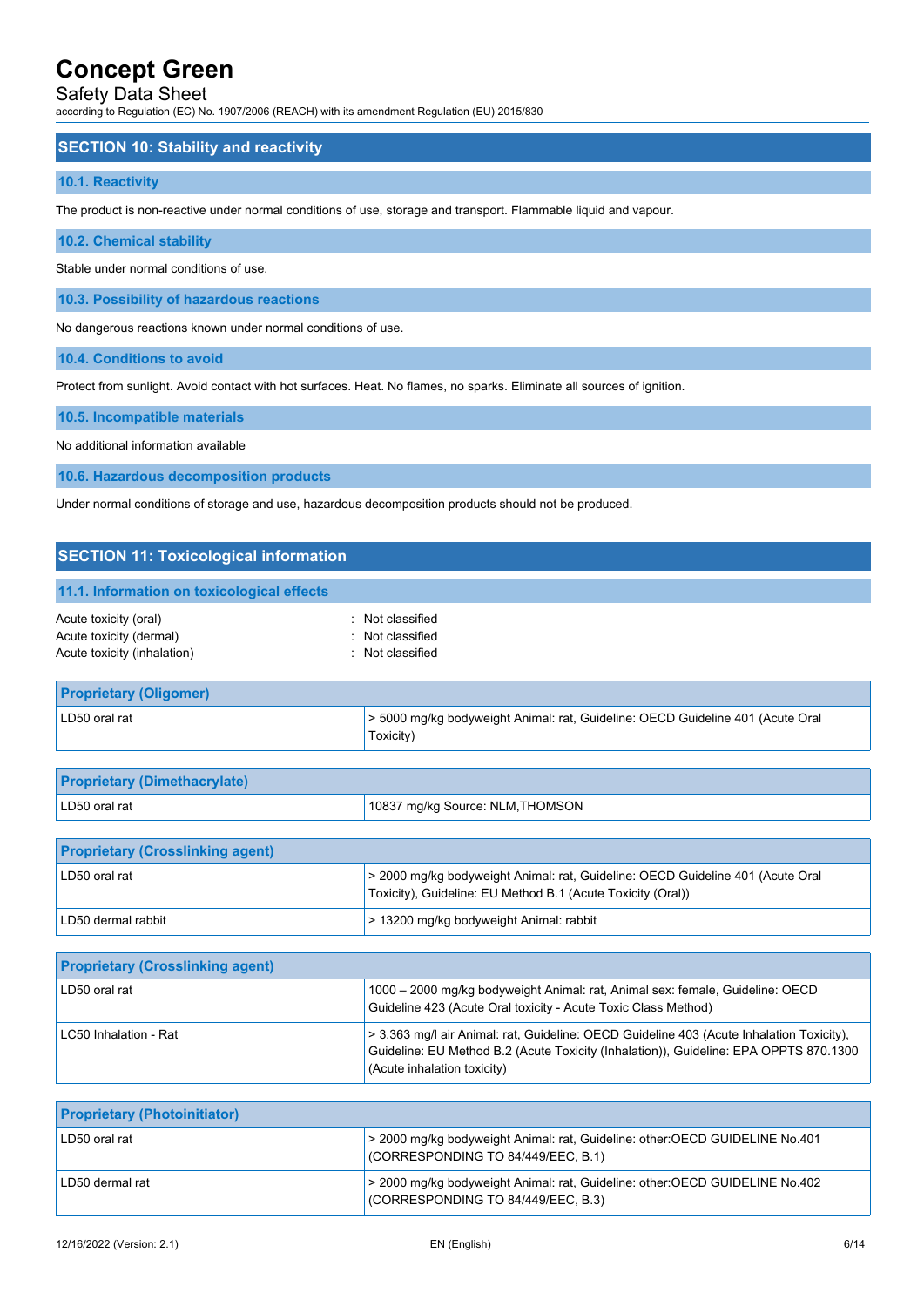## Safety Data Sheet

according to Regulation (EC) No. 1907/2006 (REACH) with its amendment Regulation (EU) 2015/830

| <b>Proprietary (Photoinititor)</b>  |                                                                                                                                                                                                                               |
|-------------------------------------|-------------------------------------------------------------------------------------------------------------------------------------------------------------------------------------------------------------------------------|
| LD50 oral rat                       | > 2000 mg/kg bodyweight Animal: rat, Guideline: EU Method B.1 (Acute Toxicity (Oral))                                                                                                                                         |
| LD50 dermal rat                     | > 2000 mg/kg bodyweight Animal: rat, Guideline: other:92/69/EEC                                                                                                                                                               |
|                                     |                                                                                                                                                                                                                               |
| <b>Proprietary (Diacrylate)</b>     |                                                                                                                                                                                                                               |
| LD50 oral rat                       | > 2000 mg/kg bodyweight Animal: rat, Animal sex: female, Guideline: OECD Guideline<br>423 (Acute Oral toxicity - Acute Toxic Class Method), Guideline: EU Method B.1 tris<br>(Acute Oral Toxicity - Acute Toxic Class Method) |
| LD50 dermal rat                     | > 2000 mg/kg bodyweight Animal: rat, Guideline: OECD Guideline 402 (Acute Dermal<br>Toxicity), Guideline: EU Method B.3 (Acute Toxicity (Dermal))                                                                             |
| Skin corrosion/irritation           | Not classified                                                                                                                                                                                                                |
| Serious eye damage/irritation       | Causes serious eye irritation.                                                                                                                                                                                                |
| Respiratory or skin sensitisation   | May cause an allergic skin reaction.                                                                                                                                                                                          |
| Germ cell mutagenicity              | Not classified                                                                                                                                                                                                                |
| Carcinogenicity                     | : Not classified                                                                                                                                                                                                              |
| Reproductive toxicity               | Not classified                                                                                                                                                                                                                |
| STOT-single exposure                | : Not classified                                                                                                                                                                                                              |
| STOT-repeated exposure              | : Not classified                                                                                                                                                                                                              |
| <b>Proprietary (Dimethacrylate)</b> |                                                                                                                                                                                                                               |

| NOAEL (oral, rat, 90 days) | 1000 mg/kg bodyweight Animal: rat, Guideline: OECD Guideline 422 (Combined            |
|----------------------------|---------------------------------------------------------------------------------------|
|                            | Repeated Dose Toxicity Study with the Reproduction / Developmental Toxicity Screening |
|                            | Test)                                                                                 |

| <b>Proprietary (Crosslinking agent)</b> |                                                                                                                                                                          |
|-----------------------------------------|--------------------------------------------------------------------------------------------------------------------------------------------------------------------------|
| NOAEL (oral, rat, 90 days)              | 250 mg/kg bodyweight Animal: rat, Guideline: OECD Guideline 422 (Combined Repeated<br>Dose Toxicity Study with the Reproduction / Developmental Toxicity Screening Test) |

| <b>Proprietary (Crosslinking agent)</b> |                                                                                                                                                                               |
|-----------------------------------------|-------------------------------------------------------------------------------------------------------------------------------------------------------------------------------|
| NOAEL (oral, rat, 90 days)              | ≥ 100 mg/kg bodyweight Animal: rat, Guideline: OECD Guideline 422 (Combined<br>Repeated Dose Toxicity Study with the Reproduction / Developmental Toxicity Screening<br>Test) |

| <b>Proprietary (Photoinitiator)</b> |                                                                                                                                  |
|-------------------------------------|----------------------------------------------------------------------------------------------------------------------------------|
| NOAEL (oral, rat, 90 days)          | < 10.8 mg/kg bodyweight Animal: other:ALBINO RAT/Tif: RAIf (SPF) HYBRIDIS OF<br>RII/1×RII/2, Guideline: other:EEC Directive, B.7 |
|                                     |                                                                                                                                  |

| <b>Proprietary (Photoinititor)</b> |                                                                 |
|------------------------------------|-----------------------------------------------------------------|
| NOAEL (oral, rat, 90 days)         | > 1000 mg/kg bodyweight Animal: rat, Guideline: other:92/69/eec |

| <b>Proprietary (Diacrylate)</b> |                                                                                                                                                                                             |
|---------------------------------|---------------------------------------------------------------------------------------------------------------------------------------------------------------------------------------------|
| NOAEL (oral, rat, 90 days)      | 1000 mg/kg bodyweight Animal: rat, Guideline: OECD Guideline 407 (Repeated Dose 28-<br>Day Oral Toxicity in Rodents), Guideline: EU Method B.7 (Repeated Dose (28 Days)<br>Toxicity (Oral)) |
| Aspiration hazard               | Not classified                                                                                                                                                                              |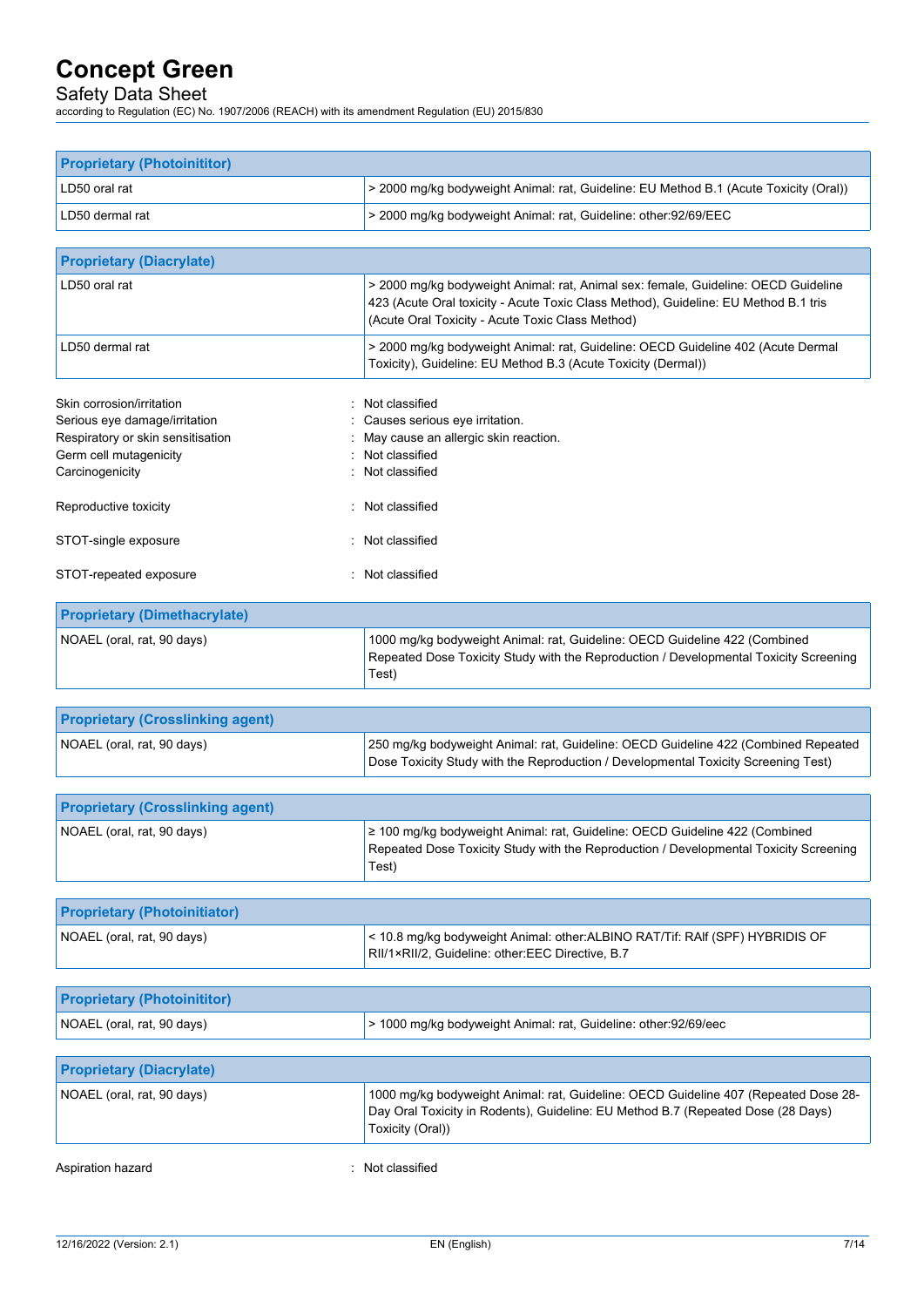## Safety Data Sheet

according to Regulation (EC) No. 1907/2006 (REACH) with its amendment Regulation (EU) 2015/830

| Potential adverse human health effects and | : Harmful if swallowed. Harmful in contact with skin. Irritation: severely irritant to eyes. |
|--------------------------------------------|----------------------------------------------------------------------------------------------|
| symptoms                                   |                                                                                              |
| Other information                          | $\therefore$ Likely routes of exposure: skin and eye.                                        |
|                                            |                                                                                              |

|  | <b>SECTION 12: Ecological information</b> |
|--|-------------------------------------------|
|  |                                           |

**12.1. Toxicity**

| Ecology - general<br>Ecology - water<br>Hazardous to the aquatic environment, short-term<br>(acute)<br>Hazardous to the aquatic environment, long-term<br>(chronic) | : Toxic to aguatic life. Toxic to aguatic life with long lasting effects.<br>: Toxic to aquatic life.<br>: Not classified<br>: Toxic to aquatic life with long lasting effects. |
|---------------------------------------------------------------------------------------------------------------------------------------------------------------------|---------------------------------------------------------------------------------------------------------------------------------------------------------------------------------|
| Not rapidly degradable                                                                                                                                              |                                                                                                                                                                                 |

| <b>Proprietary (Oligomer)</b> |                                                     |
|-------------------------------|-----------------------------------------------------|
| LC50 fish 1                   | 10.1 $mg/l$                                         |
| EC50 Daphnia 1                | > 1200 μg/l Test organisms (species): Daphnia magna |
| $EC50$ 72h algae (1)          | $> 0.68$ mg/l                                       |

| <b>Proprietary (Dimethacrylate)</b> |                                                                                                                                               |
|-------------------------------------|-----------------------------------------------------------------------------------------------------------------------------------------------|
| LC50 fish 1                         | 16.4 mg/l Test organisms (species): Danio rerio (previous name: Brachydanio rerio)                                                            |
| EC50 72h algae (1)                  | > 100 mg/l Test organisms (species): Pseudokirchneriella subcapitata (previous names:<br>Raphidocelis subcapitata, Selenastrum capricornutum) |
| $EC50$ 72h algae $(2)$              | 72.8 mg/l Test organisms (species): Pseudokirchneriella subcapitata (previous names:<br>Raphidocelis subcapitata, Selenastrum capricornutum)  |
| LOEC (chronic)                      | 100 mg/l Test organisms (species): Daphnia magna Duration: '21 d'                                                                             |
| NOEC (chronic)                      | 32 mg/l Test organisms (species): Daphnia magna Duration: '21 d'                                                                              |

| <b>Proprietary (Crosslinking agent)</b> |                                                                                                        |
|-----------------------------------------|--------------------------------------------------------------------------------------------------------|
| LC50 fish 1                             | 1.95 mg/l Test organisms (species): Danio rerio (previous name: Brachydanio rerio)                     |
| EC50 Daphnia 1                          | 70.7 mg/l Test organisms (species): Daphnia magna                                                      |
| EC50 72h algae $(1)$                    | 2.2 mg/l Test organisms (species): Desmodesmus subspicatus (previous name:<br>Scenedesmus subspicatus) |

| <b>Proprietary (Crosslinking agent)</b> |                                                                                                           |
|-----------------------------------------|-----------------------------------------------------------------------------------------------------------|
| LC50 fish 1                             | 0.034 mg/l Test organisms (species): Oncorhynchus mykiss (previous name: Salmo<br>qairdneri)              |
| EC50 Daphnia 1                          | > 0.35 mg/l Test organisms (species): Daphnia magna                                                       |
| EC50 72h algae $(1)$                    | > 0.12 mg/l Test organisms (species): Desmodesmus subspicatus (previous name:<br>Scenedesmus subspicatus) |

| <b>Proprietary (Photoinitiator)</b> |                                                                 |
|-------------------------------------|-----------------------------------------------------------------|
| $LC50$ fish 1                       | > 100 mg/l Test organisms (species): other: ZEBRA FISH          |
| EC50 other aguatic organisms 1      | 2.15 mg/l Test organisms (species): other aquatic crustacea: DM |

| <b>Proprietary (Photoinititor)</b> |                                                                                |
|------------------------------------|--------------------------------------------------------------------------------|
| $LC50$ fish 1                      | $\geq$ 0.09 mg/l Test organisms (species): other: Zebra Fish Brachydanio rerio |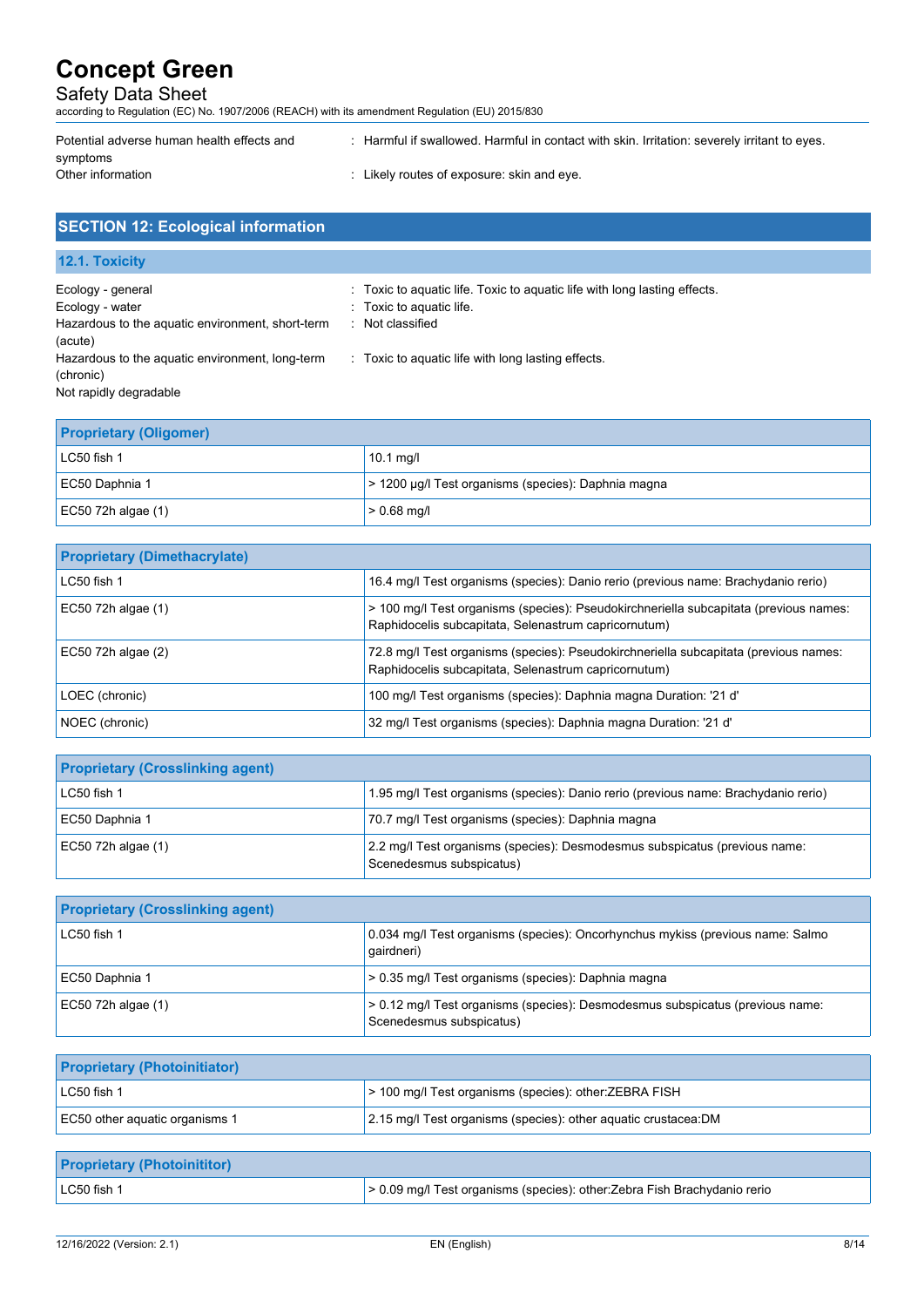## Safety Data Sheet

according to Regulation (EC) No. 1907/2006 (REACH) with its amendment Regulation (EU) 2015/830

| EC50 Daphnia 1                                  | > 1.175 mg/l Test organisms (species): other aquatic crustacea: Daphnia Magna                                                                |
|-------------------------------------------------|----------------------------------------------------------------------------------------------------------------------------------------------|
| EC50 72h algae (1)                              | > 0.26 mg/l Test organisms (species): Desmodesmus subspicatus (previous name:                                                                |
|                                                 | Scenedesmus subspicatus)                                                                                                                     |
|                                                 |                                                                                                                                              |
| <b>Proprietary (Diacrylate)</b>                 |                                                                                                                                              |
| EC50 Daphnia 1                                  | 2.36 mg/l Test organisms (species): Daphnia magna                                                                                            |
| EC50 72h algae (1)                              | 1.6 mg/l Test organisms (species): Pseudokirchneriella subcapitata (previous names:<br>Raphidocelis subcapitata, Selenastrum capricornutum)  |
| EC50 72h algae (2)                              | 0.71 mg/l Test organisms (species): Pseudokirchneriella subcapitata (previous names:<br>Raphidocelis subcapitata, Selenastrum capricornutum) |
| 12.2. Persistence and degradability             |                                                                                                                                              |
| <b>Proprietary (Oligomer)</b>                   |                                                                                                                                              |
| Persistence and degradability                   | Not established.                                                                                                                             |
|                                                 |                                                                                                                                              |
| <b>Proprietary (Photoinitiator)</b>             |                                                                                                                                              |
| Persistence and degradability                   | Biodegradability in water: no data available.                                                                                                |
| 12.3. Bioaccumulative potential                 |                                                                                                                                              |
| <b>Proprietary (Oligomer)</b>                   |                                                                                                                                              |
| Partition coefficient n-octanol/water (Log Pow) | 3.39                                                                                                                                         |
| Bioaccumulative potential                       | No bioaccumulation data available.                                                                                                           |
| <b>Proprietary (Dimethacrylate)</b>             |                                                                                                                                              |
| Partition coefficient n-octanol/water (Log Pow) | 1.88 Source: ChemIDplus                                                                                                                      |
| 12.4. Mobility in soil                          |                                                                                                                                              |
| No additional information available             |                                                                                                                                              |
| 12.5. Results of PBT and vPvB assessment        |                                                                                                                                              |
| <b>Component</b>                                |                                                                                                                                              |
| Proprietary (Oligomer) (72869-86-4)             | PBT: not relevant - no registration required                                                                                                 |
| 12.6. Other adverse effects                     |                                                                                                                                              |
| No additional information available             |                                                                                                                                              |
| <b>SECTION 13: Disposal considerations</b>      |                                                                                                                                              |

| 13.1. Waste treatment methods                     |                                                                                                                                                       |
|---------------------------------------------------|-------------------------------------------------------------------------------------------------------------------------------------------------------|
| Waste treatment methods<br>Additional information | : Dispose of contents/container in accordance with licensed collector's sorting instructions.<br>: Flammable vapours may accumulate in the container. |

## **SECTION 14: Transport information**

In accordance with ADR / RID / IMDG / IATA / ADN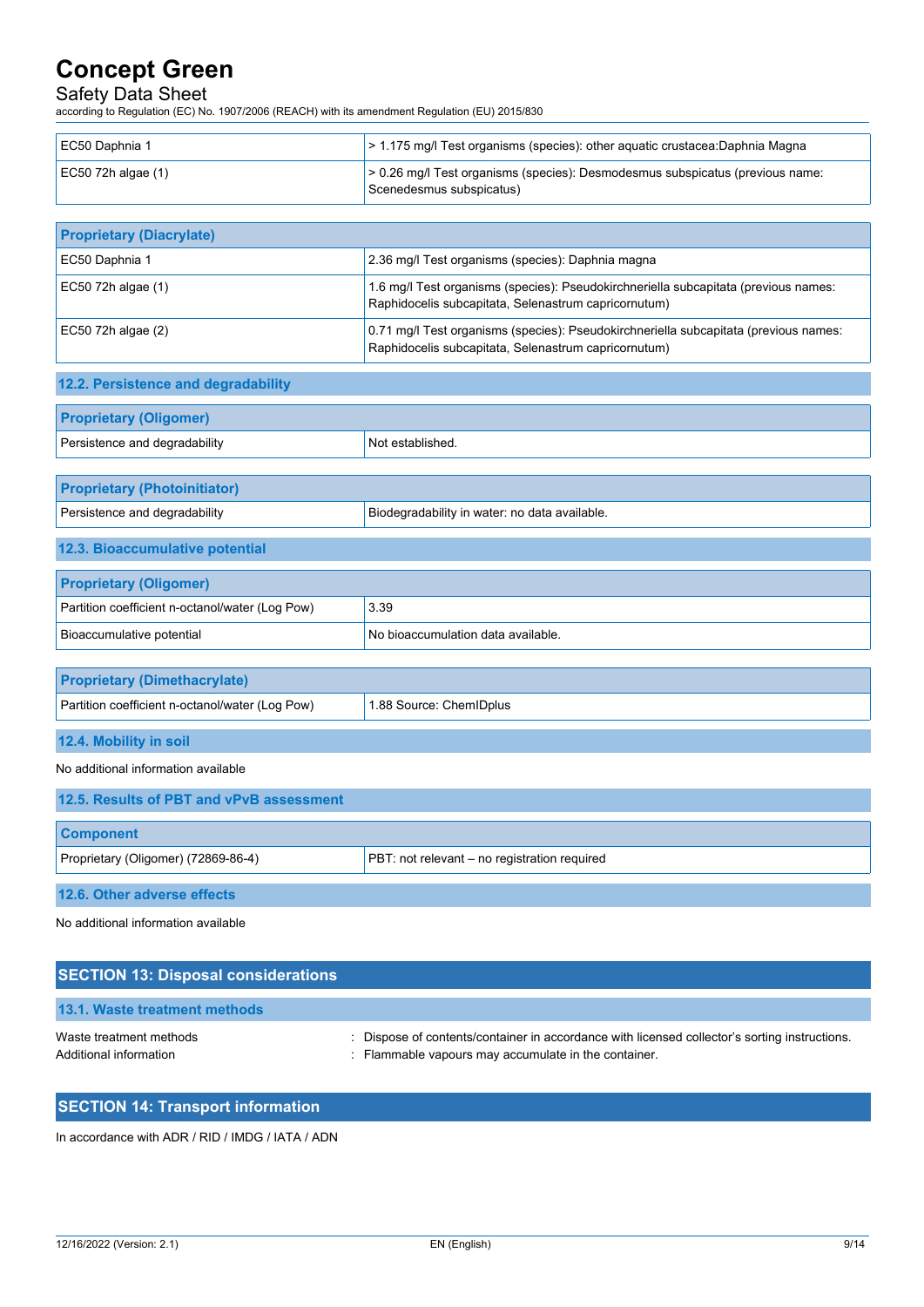## Safety Data Sheet

according to Regulation (EC) No. 1907/2006 (REACH) with its amendment Regulation (EU) 2015/830

| <b>ADR</b>                                                                                                                  | <b>IMDG</b>                                                                                                                                               | <b>IATA</b>                                                                                        | <b>ADN</b>                                                                                                                    | <b>RID</b>                                                                                                                    |  |
|-----------------------------------------------------------------------------------------------------------------------------|-----------------------------------------------------------------------------------------------------------------------------------------------------------|----------------------------------------------------------------------------------------------------|-------------------------------------------------------------------------------------------------------------------------------|-------------------------------------------------------------------------------------------------------------------------------|--|
| 14.1. UN number                                                                                                             |                                                                                                                                                           |                                                                                                    |                                                                                                                               |                                                                                                                               |  |
| <b>UN 3082</b>                                                                                                              | <b>UN 3082</b>                                                                                                                                            | <b>UN 3082</b>                                                                                     | <b>UN 3082</b>                                                                                                                | <b>UN 3082</b>                                                                                                                |  |
| 14.2. UN proper shipping name                                                                                               |                                                                                                                                                           |                                                                                                    |                                                                                                                               |                                                                                                                               |  |
| <b>ENVIRONMENTALLY</b><br><b>HAZARDOUS</b><br>SUBSTANCE, LIQUID,<br>N.O.S. (Magna Concept<br>Green)                         | <b>ENVIRONMENTALLY</b><br><b>HAZARDOUS</b><br>SUBSTANCE, LIQUID,<br>N.O.S. (Magna Concept<br>Green)                                                       | Environmentally hazardous<br>substance, liquid, n.o.s.<br>(Magna Concept Green)                    | <b>ENVIRONMENTALLY</b><br><b>HAZARDOUS</b><br>SUBSTANCE, LIQUID,<br>N.O.S. (Magna Concept<br>Green)                           | <b>ENVIRONMENTALLY</b><br><b>HAZARDOUS</b><br>SUBSTANCE, LIQUID,<br>N.O.S. (Magna Concept<br>Green)                           |  |
| <b>Transport document description</b>                                                                                       |                                                                                                                                                           |                                                                                                    |                                                                                                                               |                                                                                                                               |  |
| <b>UN 3082</b><br>ENVIRONMENTALLY<br><b>HAZARDOUS</b><br>SUBSTANCE, LIQUID,<br>N.O.S. (Magna Concept<br>Green), 9, III, (-) | <b>UN 3082</b><br><b>ENVIRONMENTALLY</b><br><b>HAZARDOUS</b><br>SUBSTANCE, LIQUID,<br>N.O.S. (Magna Concept<br>Green), 9, III, MARINE<br><b>POLLUTANT</b> | UN 3082 Environmentally<br>hazardous substance,<br>liquid, n.o.s. (Magna<br>Concept Green), 9, Ill | <b>UN 3082</b><br><b>ENVIRONMENTALLY</b><br><b>HAZARDOUS</b><br>SUBSTANCE, LIQUID,<br>N.O.S. (Magna Concept<br>Green), 9, III | <b>UN 3082</b><br><b>ENVIRONMENTALLY</b><br><b>HAZARDOUS</b><br>SUBSTANCE, LIQUID,<br>N.O.S. (Magna Concept<br>Green), 9, III |  |
| 14.3. Transport hazard class(es)                                                                                            |                                                                                                                                                           |                                                                                                    |                                                                                                                               |                                                                                                                               |  |
| 9                                                                                                                           | 9                                                                                                                                                         | 9                                                                                                  | 9                                                                                                                             | 9                                                                                                                             |  |
|                                                                                                                             |                                                                                                                                                           |                                                                                                    |                                                                                                                               |                                                                                                                               |  |
| 14.4. Packing group                                                                                                         |                                                                                                                                                           |                                                                                                    |                                                                                                                               |                                                                                                                               |  |
| III                                                                                                                         | III                                                                                                                                                       | III                                                                                                | III                                                                                                                           | Ш                                                                                                                             |  |
| <b>14.5. Environmental hazards</b>                                                                                          |                                                                                                                                                           |                                                                                                    |                                                                                                                               |                                                                                                                               |  |
| Dangerous for the<br>environment: Yes                                                                                       | Dangerous for the<br>environment: Yes<br>Marine pollutant : Yes                                                                                           | Dangerous for the<br>environment: Yes                                                              | Dangerous for the<br>environment: Yes                                                                                         | Dangerous for the<br>environment: Yes                                                                                         |  |
| No supplementary information available                                                                                      |                                                                                                                                                           |                                                                                                    |                                                                                                                               |                                                                                                                               |  |

## **14.6. Special precautions for user**

#### **Overland transport**

| Classification code (ADR)                            | : M6                      |
|------------------------------------------------------|---------------------------|
| Special provisions (ADR)                             | : 274, 335, 375, 601      |
| Limited quantities (ADR)                             | : 51                      |
| Excepted quantities (ADR)                            | $\pm$ E1                  |
| Packing instructions (ADR)                           | : P001, IBC03, LP01, R001 |
| Special packing provisions (ADR)                     | $\therefore$ PP1          |
| Mixed packing provisions (ADR)                       | MP19                      |
| Portable tank and bulk container instructions (ADR)  | : T4                      |
| Portable tank and bulk container special provisions  | $\therefore$ TP1, TP29    |
| (ADR)                                                |                           |
| Tank code (ADR)                                      | : LGBV                    |
| Vehicle for tank carriage                            | : AT                      |
| Transport category (ADR)                             | : 3                       |
| Special provisions for carriage - Packages (ADR)     | : V12                     |
| Special provisions for carriage - Loading, unloading | $\therefore$ CV13         |
| and handling (ADR)                                   |                           |
| Hazard identification number (Kemler No.)            | 90                        |
|                                                      |                           |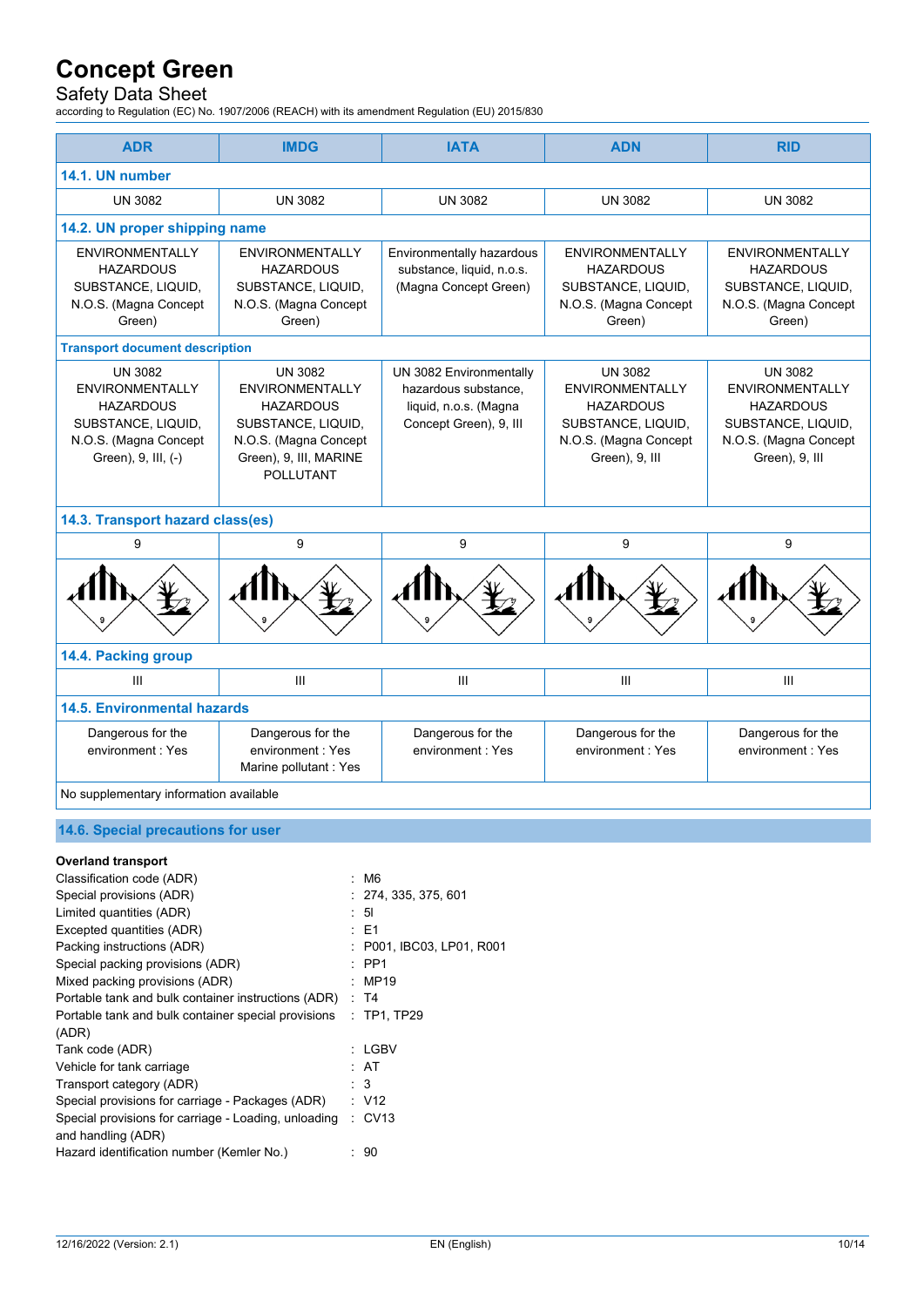## Safety Data Sheet

according to Regulation (EC) No. 1907/2006 (REACH) with its amendment Regulation (EU) 2015/830

 $\overline{90}$ 

Orange plates in the set of the set of the set of the set of the set of the set of the set of the set of the set of the set of the set of the set of the set of the set of the set of the set of the set of the set of the set

|                                                            | <u>∠ ∪</u><br>3082                 |  |
|------------------------------------------------------------|------------------------------------|--|
| Tunnel restriction code (ADR)                              |                                    |  |
| EAC code                                                   | : •3Z                              |  |
| <b>Transport by sea</b>                                    |                                    |  |
| Special provisions (IMDG)                                  | : 274, 335, 969                    |  |
| Limited quantities (IMDG)                                  | : 5 L                              |  |
| Excepted quantities (IMDG)                                 | $\therefore$ E1                    |  |
| Packing instructions (IMDG)                                | : LP01, P001                       |  |
| Special packing provisions (IMDG)                          | $:$ PP1                            |  |
| IBC packing instructions (IMDG)                            | : IBC03                            |  |
| Tank instructions (IMDG)                                   | : T4                               |  |
| Tank special provisions (IMDG)                             | : TP1, TP29                        |  |
| EmS-No. (Fire)                                             | $F-A$                              |  |
| EmS-No. (Spillage)                                         | $: S-F$                            |  |
| Stowage category (IMDG)                                    | : A                                |  |
| Air transport                                              |                                    |  |
| PCA Excepted quantities (IATA)                             | : E1                               |  |
| PCA Limited quantities (IATA)                              | Y964                               |  |
| PCA limited quantity max net quantity (IATA)               | : 30kgG                            |  |
| PCA packing instructions (IATA)                            | :964                               |  |
| PCA max net quantity (IATA)                                | : 450L                             |  |
| CAO packing instructions (IATA)                            | $\mathcal{L}_{\mathcal{A}}$<br>964 |  |
| CAO max net quantity (IATA)                                | : 450L                             |  |
| Special provisions (IATA)                                  | : A97, A158, A197, A215            |  |
| ERG code (IATA)                                            | : 9L                               |  |
| Inland waterway transport                                  |                                    |  |
| Classification code (ADN)                                  | : M6                               |  |
| Special provisions (ADN)                                   | : 274, 335, 375, 601               |  |
| Limited quantities (ADN)                                   | : 5L                               |  |
| Excepted quantities (ADN)                                  | : E1                               |  |
| Equipment required (ADN)                                   | $:$ PP                             |  |
| Number of blue cones/lights (ADN)                          | 0<br>t.                            |  |
| <b>Rail transport</b>                                      |                                    |  |
| Classification code (RID)                                  | : M6                               |  |
| Special provisions (RID)                                   | : 274, 335, 375, 601               |  |
| Limited quantities (RID)                                   | : 5L                               |  |
| Excepted quantities (RID)                                  | : E1                               |  |
| Packing instructions (RID)                                 | : P001, IBC03, LP01, R001          |  |
| Special packing provisions (RID)                           | PP <sub>1</sub>                    |  |
| Mixed packing provisions (RID)                             | MP19                               |  |
| Portable tank and bulk container instructions (RID)        | T4<br>TP1, TP29                    |  |
| Portable tank and bulk container special provisions        | ÷                                  |  |
| (RID)                                                      |                                    |  |
| Tank codes for RID tanks (RID)<br>Transport category (RID) | : LGBV<br>3                        |  |
| Special provisions for carriage - Packages (RID)           | W12                                |  |
| Special provisions for carriage - Loading, unloading       | : CW13, CW31                       |  |
| and handling (RID)                                         |                                    |  |
| Colis express (express parcels) (RID)                      | : CE8                              |  |
| Hazard identification number (RID)                         | 90                                 |  |
|                                                            |                                    |  |

**14.7. Transport in bulk according to Annex II of Marpol and the IBC Code**

Not applicable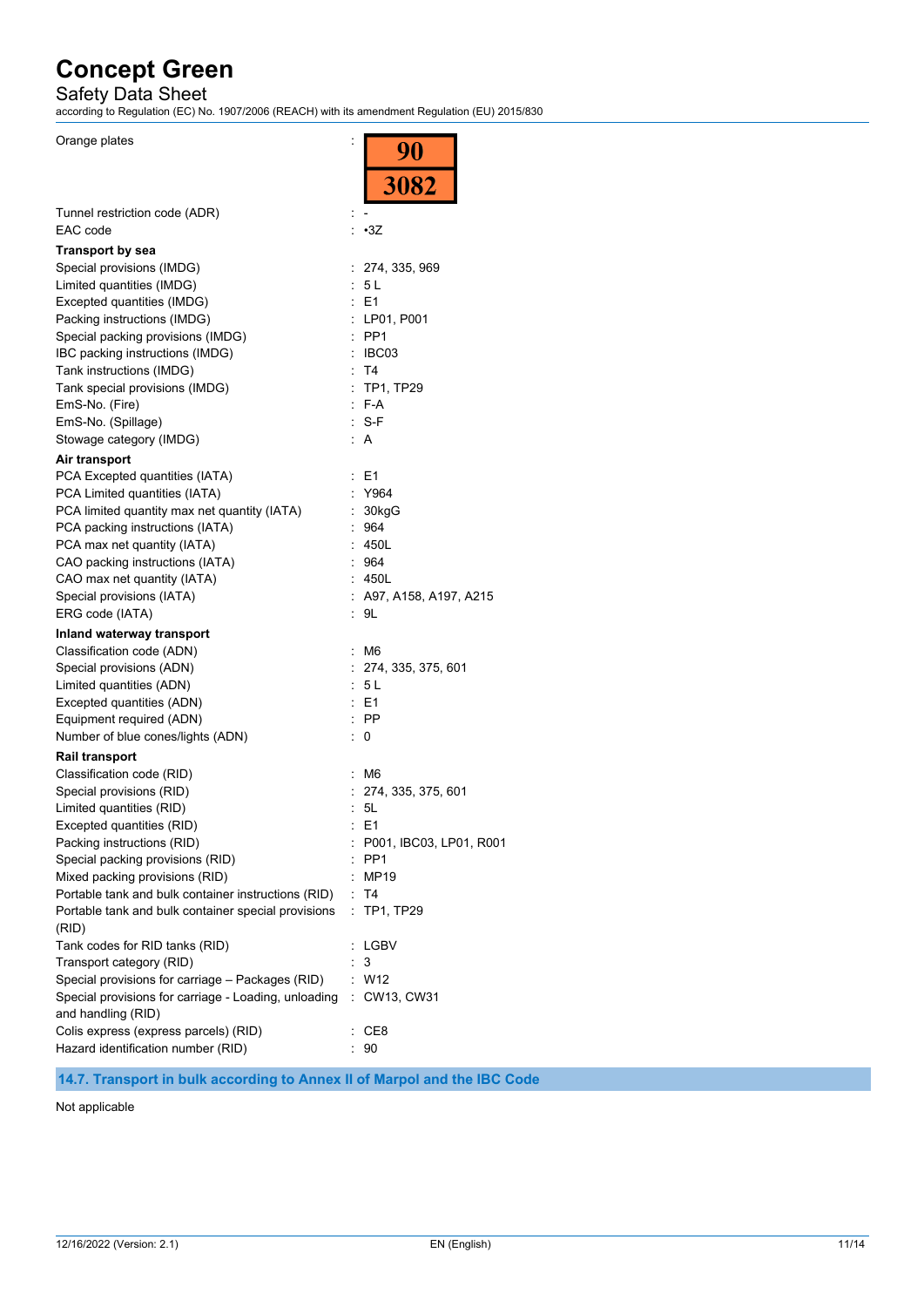## Safety Data Sheet

according to Regulation (EC) No. 1907/2006 (REACH) with its amendment Regulation (EU) 2015/830

## **SECTION 15: Regulatory information**

**15.1. Safety, health and environmental regulations/legislation specific for the substance or mixture**

#### **15.1.1. EU-Regulations**

Contains no REACH substances with Annex XVII restrictions

Contains no substance on the REACH candidate list

Contains no REACH Annex XIV substances

Contains no substance subject to Regulation (EU) No 649/2012 of the European Parliament and of the Council of 4 July 2012 concerning the export and import of hazardous chemicals.

Contains no substance subject to Regulation (EU) No 2019/1021 of the European Parliament and of the Council of 20 June 2019 on persistent organic pollutants

#### **15.1.2. National regulations**

#### **Germany**

| <b>Employment restrictions</b>                                                       | : Observe restrictions according Act on the Protection of Working Mothers (MuSchG)<br>Observe restrictions according Act on the Protection of Young People in Employment<br>(JArbSchG) |
|--------------------------------------------------------------------------------------|----------------------------------------------------------------------------------------------------------------------------------------------------------------------------------------|
| Water hazard class (WGK)                                                             | : WGK 3, Highly hazardous to water (Classification according to AwSV, Annex 1)                                                                                                         |
| Hazardous Incident Ordinance (12. BImSchV)                                           | : Is not subject of the Hazardous Incident Ordinance (12. BImSchV)                                                                                                                     |
| <b>Netherlands</b>                                                                   |                                                                                                                                                                                        |
| SZW-lijst van kankerverwekkende stoffen                                              | : None of the components are listed                                                                                                                                                    |
| SZW-lijst van mutagene stoffen                                                       | : None of the components are listed                                                                                                                                                    |
| NIET-limitatieve lijst van voor de voortplanting<br>giftige stoffen – Borstvoeding   | : None of the components are listed                                                                                                                                                    |
| NIET-limitatieve lijst van voor de voortplanting<br>giftige stoffen - Vruchtbaarheid | $\therefore$ PI-784 is listed                                                                                                                                                          |
| NIET-limitatieve lijst van voor de voortplanting<br>giftige stoffen – Ontwikkeling   | : None of the components are listed                                                                                                                                                    |
| <b>Denmark</b>                                                                       |                                                                                                                                                                                        |
| Danish National Regulations                                                          | : Young people below the age of 18 years are not allowed to use the product<br>Pregnant/breastfeeding women working with the product must not be in direct contact with<br>the product |
|                                                                                      |                                                                                                                                                                                        |

#### **15.2. Chemical safety assessment**

No chemical safety assessment has been carried out

## **SECTION 16: Other information**

| <b>Abbreviations and acronyms:</b> |                                                                                                 |
|------------------------------------|-------------------------------------------------------------------------------------------------|
| <b>ADN</b>                         | European Agreement concerning the International Carriage of Dangerous Goods by Inland Waterways |
| <b>ADR</b>                         | European Agreement concerning the International Carriage of Dangerous Goods by Road             |
| <b>ATE</b>                         | <b>Acute Toxicity Estimate</b>                                                                  |
| <b>BLV</b>                         | <b>Biological limit value</b>                                                                   |
| CAS-No.                            | <b>Chemical Abstract Service number</b>                                                         |
| <b>CLP</b>                         | Classification Labelling Packaging Regulation; Regulation (EC) No 1272/2008                     |
| <b>DMEL</b>                        | <b>Derived Minimal Effect level</b>                                                             |
| <b>DNEL</b>                        | Derived-No Effect Level                                                                         |
| <b>EC50</b>                        | Median effective concentration                                                                  |
| EC-No.                             | European Community number                                                                       |
| <b>EN</b>                          | European Standard                                                                               |
| <b>IATA</b>                        | International Air Transport Association                                                         |
| <b>IMDG</b>                        | International Maritime Dangerous Goods                                                          |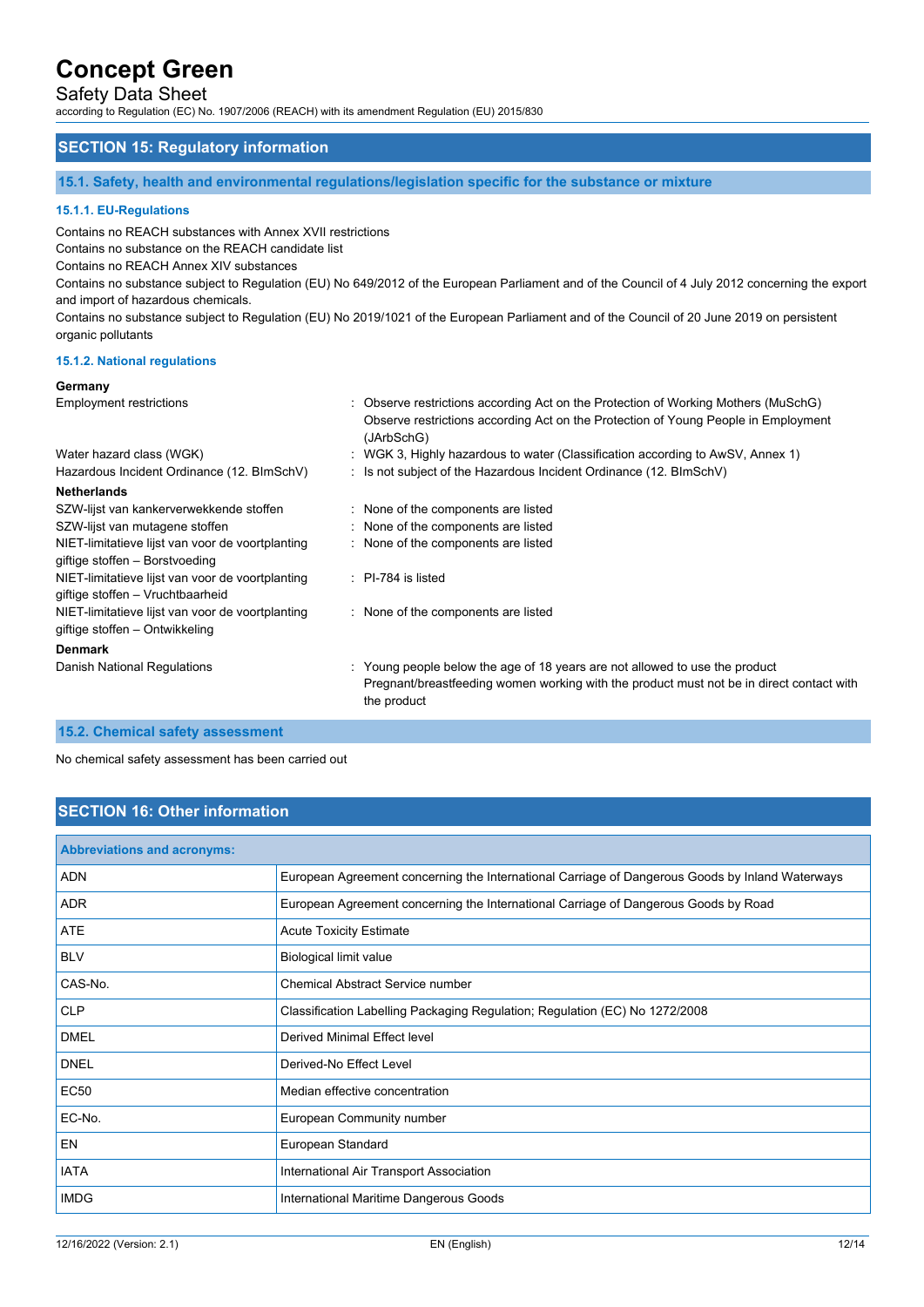## Safety Data Sheet

according to Regulation (EC) No. 1907/2006 (REACH) with its amendment Regulation (EU) 2015/830

| <b>LC50</b>  | Median lethal concentration                                                                       |
|--------------|---------------------------------------------------------------------------------------------------|
| LD50         | Median lethal dose                                                                                |
| <b>LOAEL</b> | Lowest Observed Adverse Effect Level                                                              |
| <b>NOAEC</b> | No-Observed Adverse Effect Concentration                                                          |
| <b>NOAEL</b> | No-Observed Adverse Effect Level                                                                  |
| <b>NOEC</b>  | No-Observed Effect Concentration                                                                  |
| <b>OEL</b>   | Occupational Exposure Limit                                                                       |
| <b>PBT</b>   | Persistent Bioaccumulative Toxic                                                                  |
| <b>PNEC</b>  | <b>Predicted No-Effect Concentration</b>                                                          |
| <b>REACH</b> | Registration, Evaluation, Authorisation and Restriction of Chemicals Regulation (EC) No 1907/2006 |
| <b>RID</b>   | Regulations concerning the International Carriage of Dangerous Goods by Rail                      |
| <b>SDS</b>   | <b>Safety Data Sheet</b>                                                                          |
| vPvB         | Very Persistent and Very Bioaccumulative                                                          |
| <b>WGK</b>   | <b>Water Hazard Class</b>                                                                         |

| <b>Full text of H- and EUH-statements:</b> |                                                                    |  |
|--------------------------------------------|--------------------------------------------------------------------|--|
| Acute Tox. 4 (Oral)                        | Acute toxicity (oral), Category 4                                  |  |
| Aquatic Acute 1                            | Hazardous to the aquatic environment - Acute Hazard, Category 1    |  |
| Aquatic Chronic 1                          | Hazardous to the aquatic environment - Chronic Hazard, Category 1  |  |
| Aquatic Chronic 2                          | Hazardous to the aquatic environment - Chronic Hazard, Category 2  |  |
| Aquatic Chronic 3                          | Hazardous to the aquatic environment - Chronic Hazard, Category 3  |  |
| Aquatic Chronic 4                          | Hazardous to the aquatic environment - Chronic Hazard, Category 4  |  |
| Eye Dam. 1                                 | Serious eye damage/eye irritation, Category 1                      |  |
| Eye Irrit. 2                               | Serious eye damage/eye irritation, Category 2                      |  |
| Flam. Sol. 1                               | Flammable solids, Category 1                                       |  |
| Repr. 2                                    | Reproductive toxicity, Category 2                                  |  |
| Skin Sens. 1                               | Skin sensitisation, Category 1                                     |  |
| STOT RE <sub>2</sub>                       | Specific target organ toxicity - Repeated exposure, Category 2     |  |
| H228                                       | Flammable solid.                                                   |  |
| H302                                       | Harmful if swallowed.                                              |  |
| H317                                       | May cause an allergic skin reaction.                               |  |
| H318                                       | Causes serious eye damage.                                         |  |
| H319                                       | Causes serious eye irritation.                                     |  |
| H361f                                      | Suspected of damaging fertility.                                   |  |
| H373                                       | May cause damage to organs through prolonged or repeated exposure. |  |
| H400                                       | Very toxic to aquatic life.                                        |  |
| H410                                       | Very toxic to aquatic life with long lasting effects.              |  |
| H411                                       | Toxic to aquatic life with long lasting effects.                   |  |
| H412                                       | Harmful to aquatic life with long lasting effects.                 |  |
| H413                                       | May cause long lasting harmful effects to aquatic life.            |  |

SDS EU (REACH Annex II) Photocentric edited.